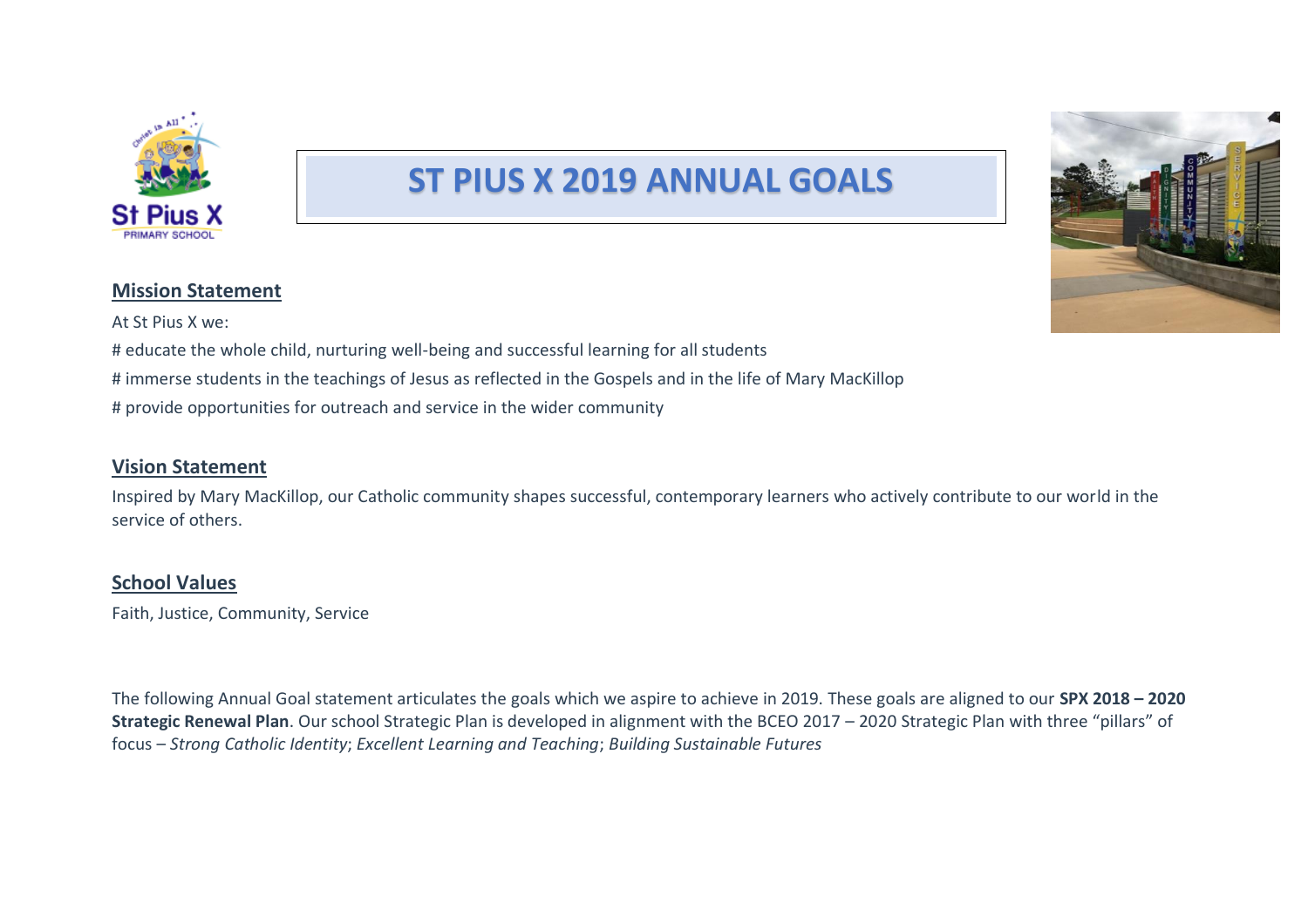## **STRONG CATHOLIC IDENTITY**

**SPX Strategic Plan 2018 – 2020 Aspiration:**  *A re-contextualised Catholic perspective is embedded in the teaching of Religious Education*

## Strategies:

 $\Diamond$  Engage staff in formation and professional development in embedding a Catholic perspective in RSE.



 $\Diamond$  Develop a school-wide plan for the teaching of RSE (Relationships and Sexual Education)

## **2019 Annual Goal**:

By the end of 2019, a school-wide approach to the teaching of Relationships and Sexuality Education (RSE) with a Catholic perspective is implemented.

#### Actions to support goal achievement:

- Teaching staff attend orientation workshop on The RSE Shape Paper
- Develop a school implementation team and begin using the RSE planning tool
- Teachers engage in professional development on the HPE curriculum and links to RSE
- Teachers co-plan a unit in Health that incorporates the RSE Catholic perspective
- Formulate a plan to communicate with parents about the RSE Catholic perspective element of the Health Curriculum
- Plan strategies and differentiation needed for students with additional learning needs
- Implement and review the planned unit using the Model of Pedagogy (MOP)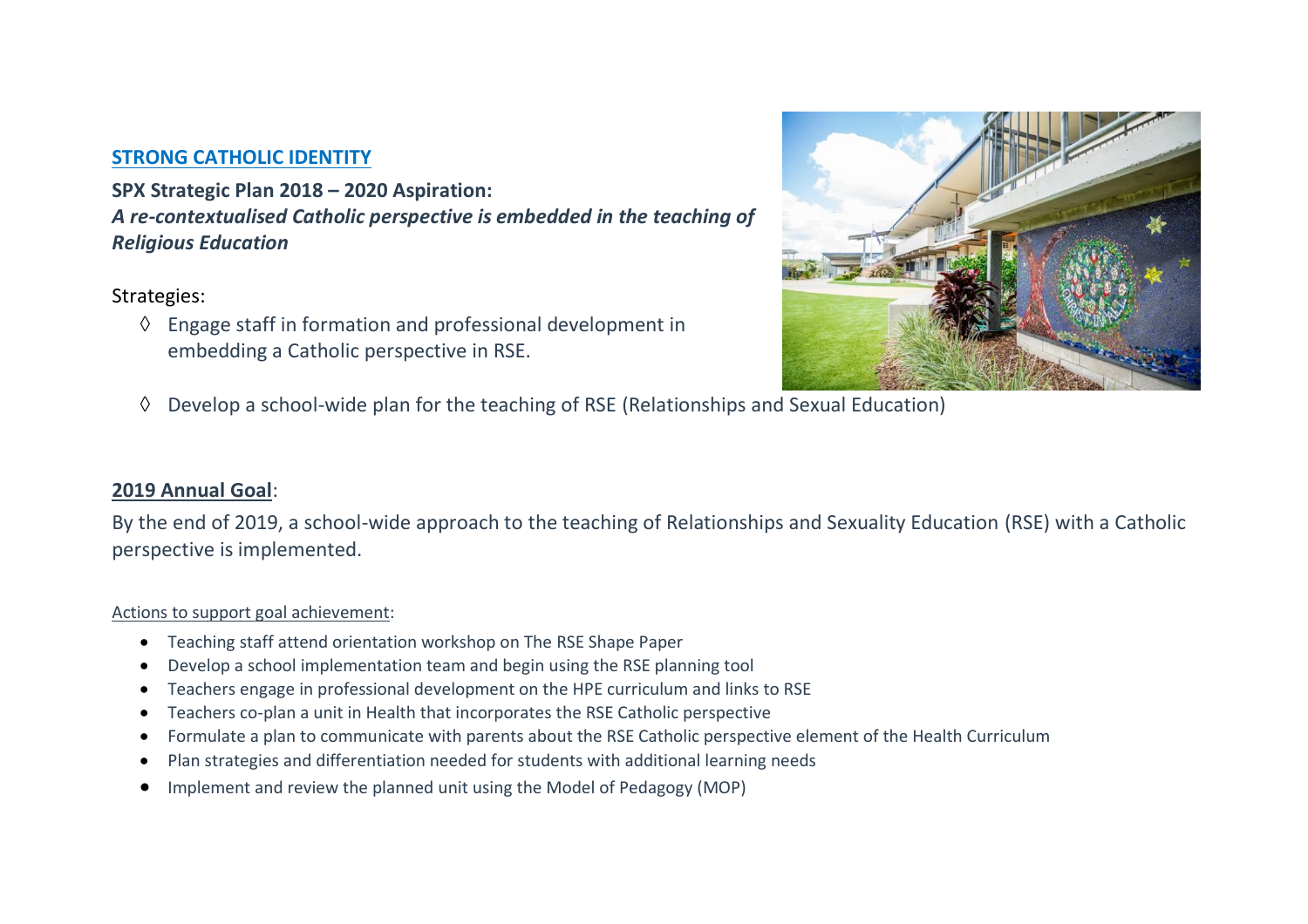

## **EXCELLENT LEARNING AND TEACHING**

**Strategic Plan 2018 – 2020 Aspiration:**  *The school culture focuses on identifying and utilising highly effective evidencebased teaching strategies to improve learning outcomes for all students*

## Strategies:

- Engage with BCEO staff re Engage (NCCD) and possible strategies for documentation of educational adjustments in curriculum plans
- Use Learning Growth plan to direct professional development and respond to learning needs
- $\Diamond$  Use high yield strategies and expected and effective practices to deliver precision pedagogy to support all student learning needs

## **2019 Annual Goals:**

- 1. By the end of 2019, all teaching staff will record adjustments for student needs in their planning and will collect evidence of this for NCCD requirements
- 2. By the end of 2019, 90% of Prep, 95% Year 1 and 90%Year 2 students will reach the BCE PM Benchmark target. This will be achieved by identifying individual student needs through the process of literacy profiling, the consistent use across the school of student learning goals, feedback and the continued provision of professional learning to support a whole school approach to the teaching of reading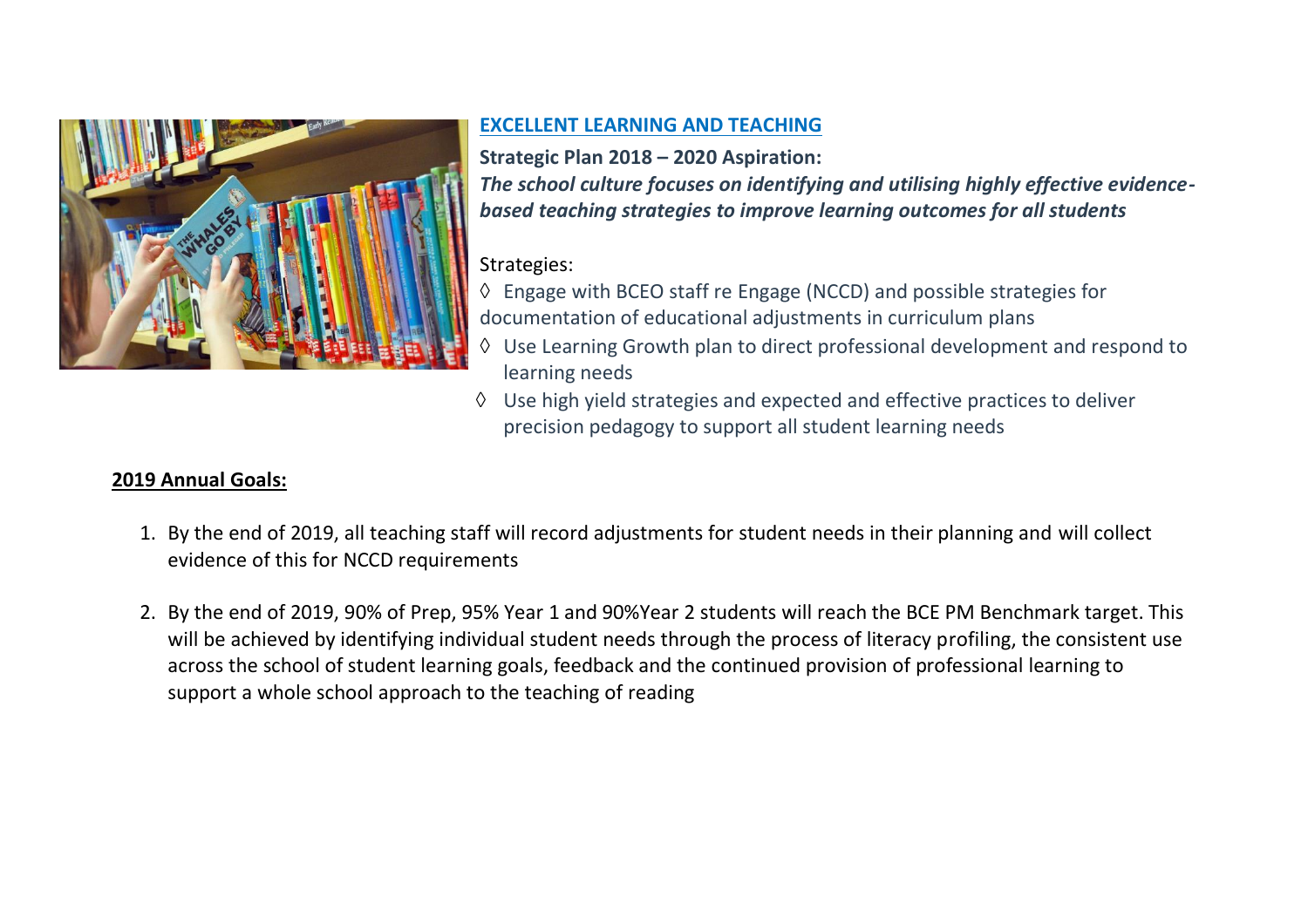Actions to support goal achievement:

- Team attends the Engage Training
- Wrap around support meeting with BCEO personnel Speech, Hearing, Inclusive Ed to plan way forward for 2019
- Design a learning log that can be used to collect evidence of individual and group support
- Teaching staff engage in professional learning focusing on the BCE ENGAGE platform for collection of evidence and tracking students needing support
- Dedicated staff meeting time allocated to uploading evidence into ENGAGE
- PLL to support teachers identify and record adjustments made for individual students on planning documents
- Teachers engage in professional learning on teaching Comprehension strategies
- Develop a Learning Growth Plan mapping the PD needed across each term and implement across the year
- All year levels plan with PLL using "Whole/Part/Whole" framework
- Provide training for parent volunteers in P -3 to support reading goals
- School Officers engage in professional development to enhance their ability to support the reading initiative
- Investigate and implement strategies to allow better access to reading for students with dyslexia and dysgraphia
- Speech Pathologist to work with class teachers and small groups of students on language and literacy in class
- Speech Pathologist provides professional development for teachers on teaching strategies to support students in Language
- Investigate and utilise assistive technology to support students with learning difficulties in reading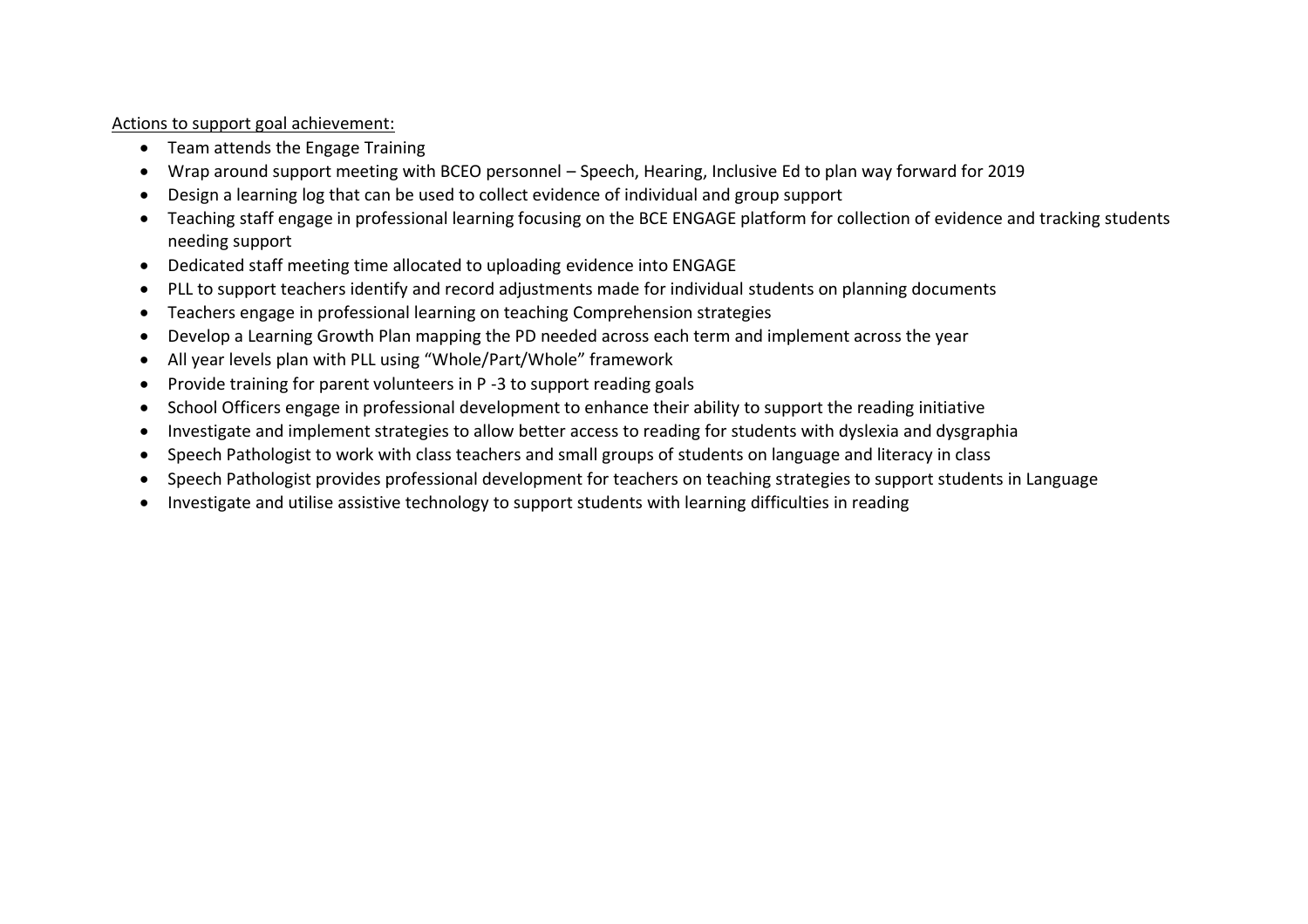## **BUILDING A SUSTAINABLE FUTURE**

## **Strategic Plan 2018 – 2020 Aspirations:**

- *1. Technology is optimised to support teaching, learning collaboration and decision making*
- *2. A comprehensive and inclusive framework to support student well-being, engagement, a growth mindset and positive learning dispositions is established across the school.*



## Strategies:

- $\Diamond$  Provide professional learning around the use of digital technology and contemporary pedagogy
- $\Diamond$  Educate students on digital citizenship and cyber-safety
- $\Diamond$  Educate the parents on digital citizenship, contemporary pedagogy and cyber-safety
- $\Diamond$  Provide learning opportunities for all students to engage with technology for collaboration, problem solving and innovating
- $\Diamond$  Analyse and review attendance data to inform an Attendance plan focusing on increasing general attendance levels.

## **2019 Annual Goals:**

- 1. By the end of 2019, all teachers strategically co-plan and implement the Year level requirements of the ICT General Capabilities.
- 2. By the end of 2019, 90% of the students will attend school 90% of the time